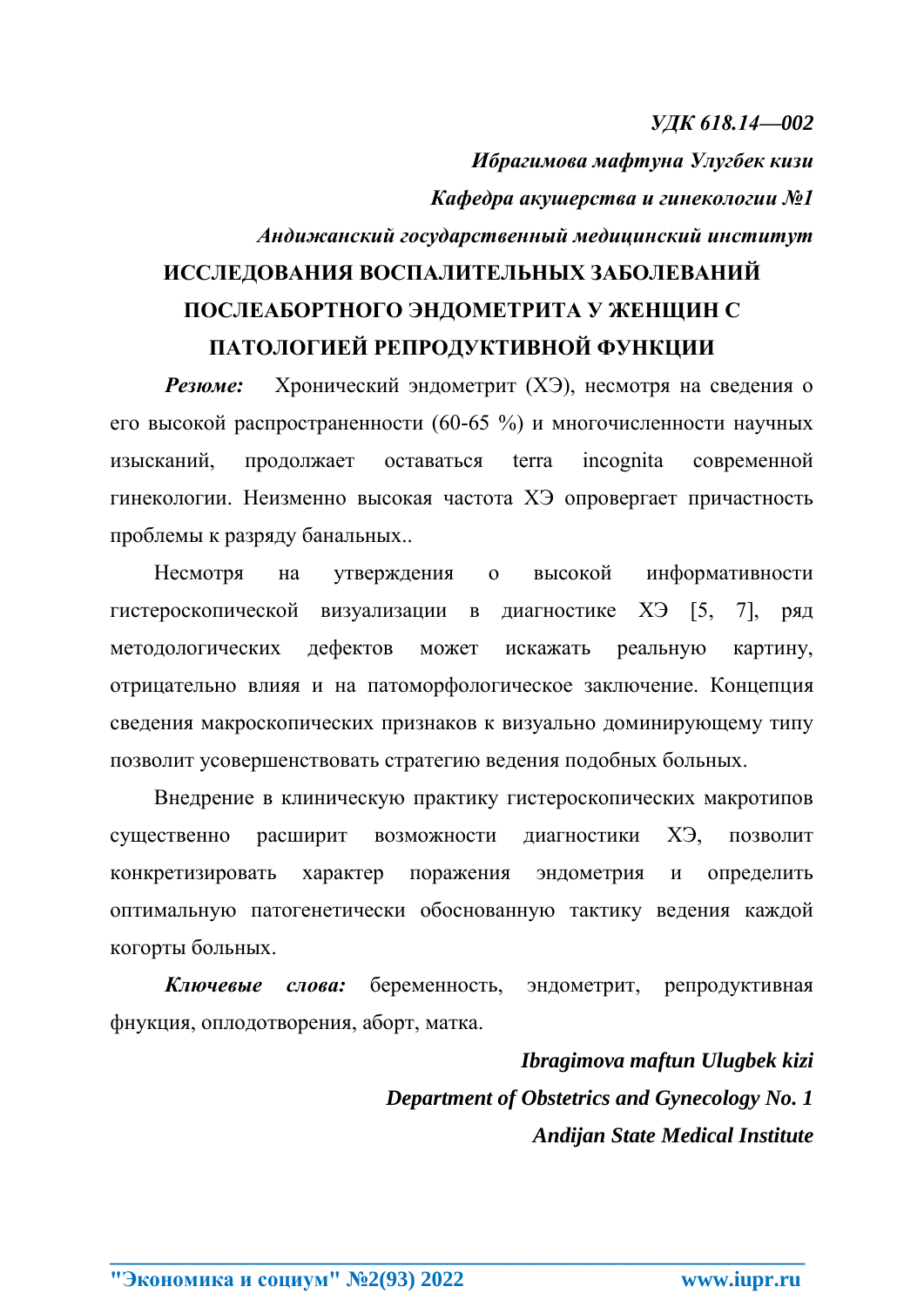## **STUDIES OF INFLAMMATORY DISEASES OF POST-ABORTION ENDOMETRITIS IN WOMEN WITH PATHOLOGY OF REPRODUCTIVE FUNCTION**

*Resume:* Chronic endometritis (CE), despite information about its high prevalence (60-65%) and numerous scientific studies, continues to be the terra incognita of modern gynecology. The consistently high frequency of HE refutes the involvement of the problem in the category of banal..

Despite the claims about the high informative value of hysteroscopic imaging in the diagnosis of HE [5, 7], a number of methodological defects can distort the real picture, negatively affecting the pathomorphological conclusion. The concept of reducing macroscopic features to a visually dominant type will improve the management strategy of such patients.

The introduction of hysteroscopic macrotypes into clinical practice will significantly expand the possibilities of diagnosing HE, will allow to specify the nature of endometrial lesions and determine the optimal pathogenetically justified management tactics for each cohort of patients.

*Keywords:* pregnancy, endometritis, reproductive reproduction, fertilization, abortion, uterus.pregnancy, endometritis, reproductive function, fertilization, abortion, uterus.

**Relevance.** Inflammatory diseases of the reproductive system continue to occupy one of the first places among the causes of reproductive disorders. The frequency of chronic endometritis is high in women with reproductive disorders and does not tend to decrease in modern conditions[3,7].

Along with the high incidence of chronic inflammatory diseases of the cervix, vagina, and uterine appendages, the frequency of endometritis (E) has recently increased. According to the materials of various researchers, the frequency of E occurs on average from 14 to 25% of cases. Most often, chronic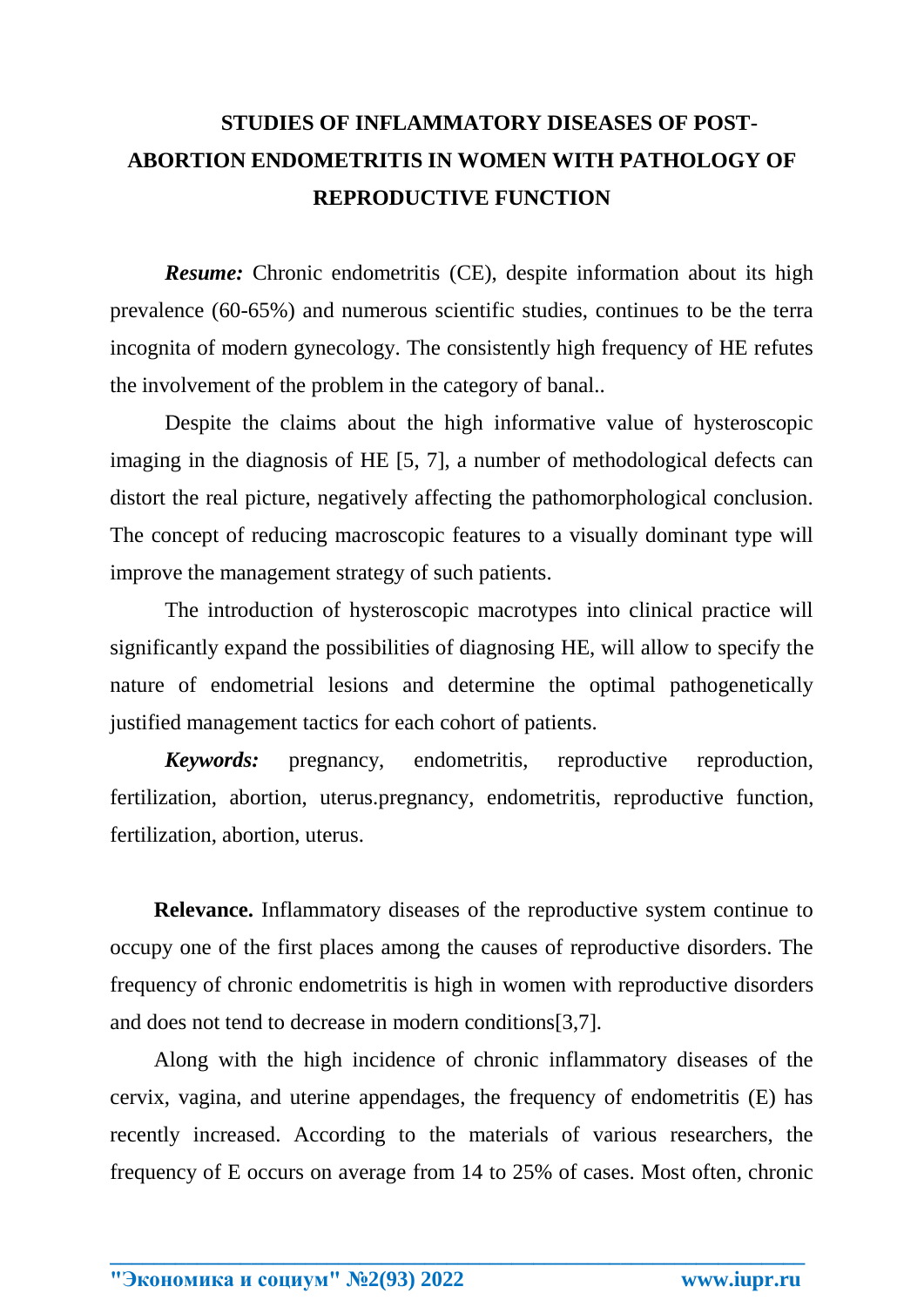endometritis is detected in women with habitual miscarriage and accounts for 60-87.5% of cases[6,9].

In women with impaired reproductive function against the background of E, there was a tendency to decrease the expression of progesterone receptors both at the stage of their formation in the proliferative phase and during the implantation window, which should be considered as one of the pathogenetic stages of the development of habitual miscarriage. The inflammatory process in the endometrium, manifested by clear morphological changes on the 6th-9th day of the menstrual cycle, changes the formation of estrogen and progesterone receptors, and this trend increases in the secretory phase of the menstrual cycle. A decrease in progesterone reception probably leads to a violation of the normal differentiation of the endometrium and causes active proliferation due to the preserved level of expression of estrogen receptors in all components of the endometrium. This confirms that the leading mechanism of the formation and development of proliferative processes in the uterus is a violation of the expression of steroid hormone receptors [1,3,5].

When studying E with an autoimmune component, attention was drawn to the lag in secretory transformation of the endometrium with full hormonal activity of the corpus luteum with normal progesterone content in the blood. It is possible that antiendometrial antibodies may have an independent effect on hormone-receptor interactions in endometrial tissue, disrupting the morphofunctional state of the endometrium[2].

An important role in the development of HE today belongs to obligate anaerobic microorganisms - bacteroids and peptostreptococci - in combination with microaerophiles — mycoplasmas and gardnerella, as well as facultative anaerobic microorganisms, such as Escherichia, enterococci, group B streptococci [7]. Thus, in case of miscarriage associated with CE, viral-bacterial contamination of the endometrium is detected in 55.8% of women, whereas pure bacterial contamination of the endometrium is verified only in 12.3% of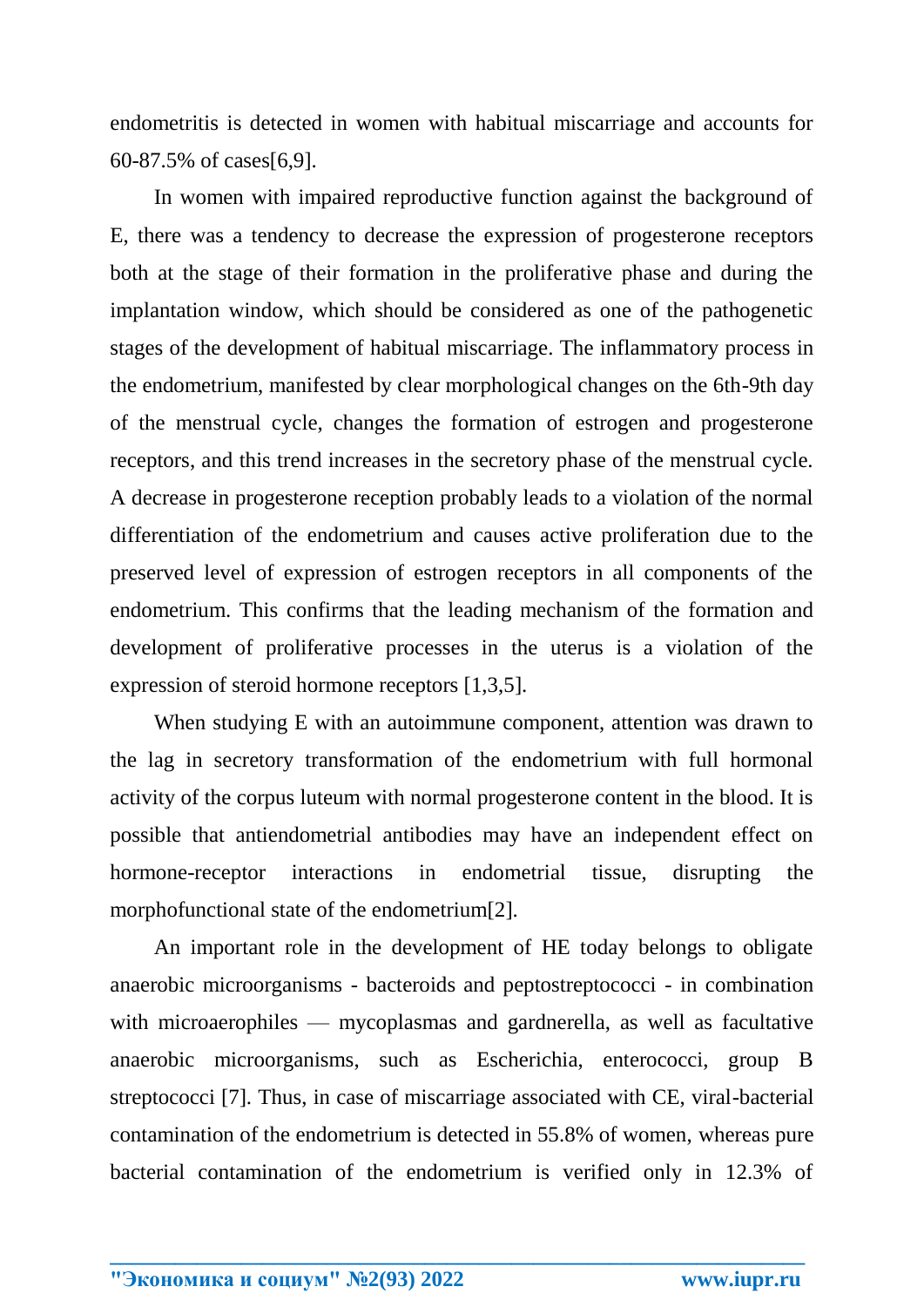patients, and monovirus contamination of the endometrium, mainly HSV or CMV— in 31.9% of women.

Among persistent viruses in the genesis of HE, herpes viruses (HSV, Herpes zoster and CMV), enteroviruses (Coxsackie viruses A and B) and adenovirus infections are of the greatest importance.

**The purpose of the study.** The purpose of this study was to determine significant medical and social factors in the formation of chronic inflammation in the endometrium in women with reproductive disorders.

**Materials and methods of research.** The study used anamnestic data of 127 women with chronic endometritis and reproductive disorders. The control group consisted of 50 healthy women without reproductive disorders. The age of women in both groups was comparable and amounted to  $31 \pm 4.2$  years.

**The results of the study.** According to the data presented, in women with spontaneous abortions up to 10 weeks of pregnancy at admission, there was: profuse bleeding with clots in the main group at 8.57+4.73%, in the comparison group - 0% ( $p<0.05$ ), shortening of the cervix, respectively:  $65.73+5.46%$  and 29.0+6.38% ( $p$ <0.05). Hyperthermia, including above 38 $^{\circ}$  C, was observed in 14.28+8.22% of women in the main group, 0% in the comparison group, tachycardia, respectively:  $5.71 + 3.9\% - 0\%$  (p<0.05).

Clinical signs of abortion in terms of 10-16 weeks joined pain syndrome in the main group at  $40.0\pm$ of 9.79% in the comparison group at  $25.0\pm$ of 9.68% of cases ( $p<0.05$ ).

Vaginal examination in the main group of women polerovirus uterus without distinct contours in five cases  $(20.0+8.00\%)$ ,  $(p<0.05)$ .

All of the above clinical signs inherent in women with abortion in terms 17-21 week. A distinctive feature is the localization of pain in the lumbar region: in the main group in 50.0+7.9%, in the comparison group in 14.29+5.9% of observations  $(p<0.05)$ .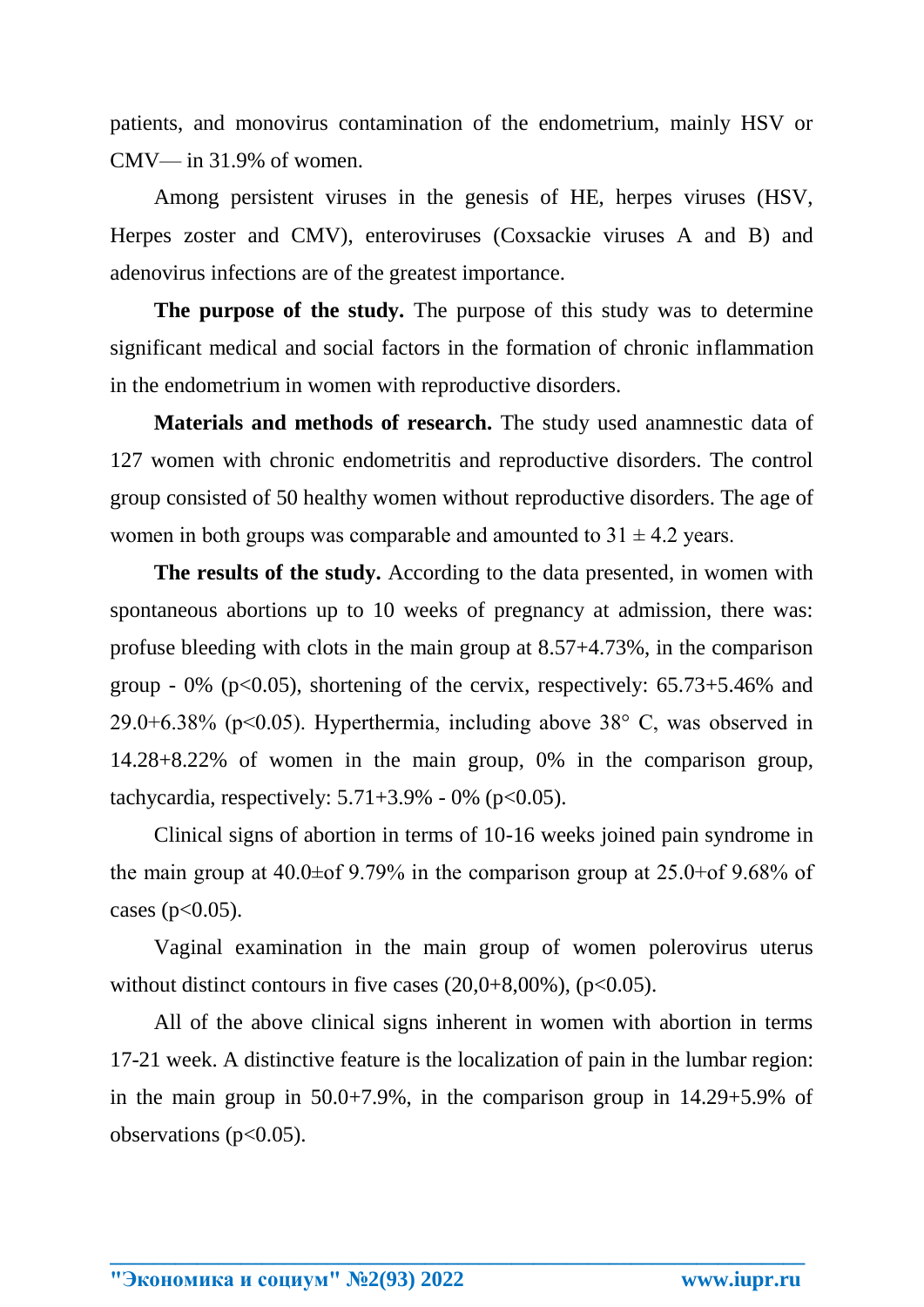The nature of bleeding has also changed. If in the first two groups of women bleeding from minor to abundant was noted, then in this group in 28.59+1.8% of cases, the nature of discharge from the genital tract was scanty or absent.

According to the results of laboratory research methods in women with unspecified abortions, a significant tendency to thrombocytopenia  $(p<0.01)$ , leukocytosis ( $p<0.01$ ) and a shift of the leukoformula to the left ( $p<0.001$ ) was revealed in the general blood test compared with the comparison group. The calculation of indicators of nonspecific immunological reactivity indicates the activation of the immunoallergic component in the genesis of pregnancy termination and the aggravation of immunosuppression in women with pregnancy pathology in the main group. Significant differences related to the indicators of cellular phagocytic protection (CPF): in the main group - 989.11, in the comparison group - 1093.01 ( $p<0.05$ ); leukocyte intoxication index (LII): in the main group  $-4.5$ , in the comparison group  $-2.19$  (p $<0.05$ ).

Evaluation of the results of a general urine test in women of the main group compared with the comparison group revealed significant differences in . regarding leukocyturia  $(7.79+1.29\%; 3.78+0.53\%; p<0.05)$ . In smears on the degree of purity of the vagina in women with complicated spontaneous abortions, an increase in the frequency of occurrence of an inflammatory reaction was revealed (68.57+4.53%;

43.64±4.73%; p<0.001), during microbiological examination of the contents of the cervical canal, chlamydia prevailed (18,Yu±3,76%; 7,27±2,48%;  $(p<0.05)$ .

Echographic signs: heterogeneity of the endometrial structure (100%), enlarged uterine cavity (100%) confirm the presence of endometritis in the main group ( $p < 0.001$ ).

The different nature of the relationship between the occurrence of postabortem endometritis and morphological signs of inflammation at different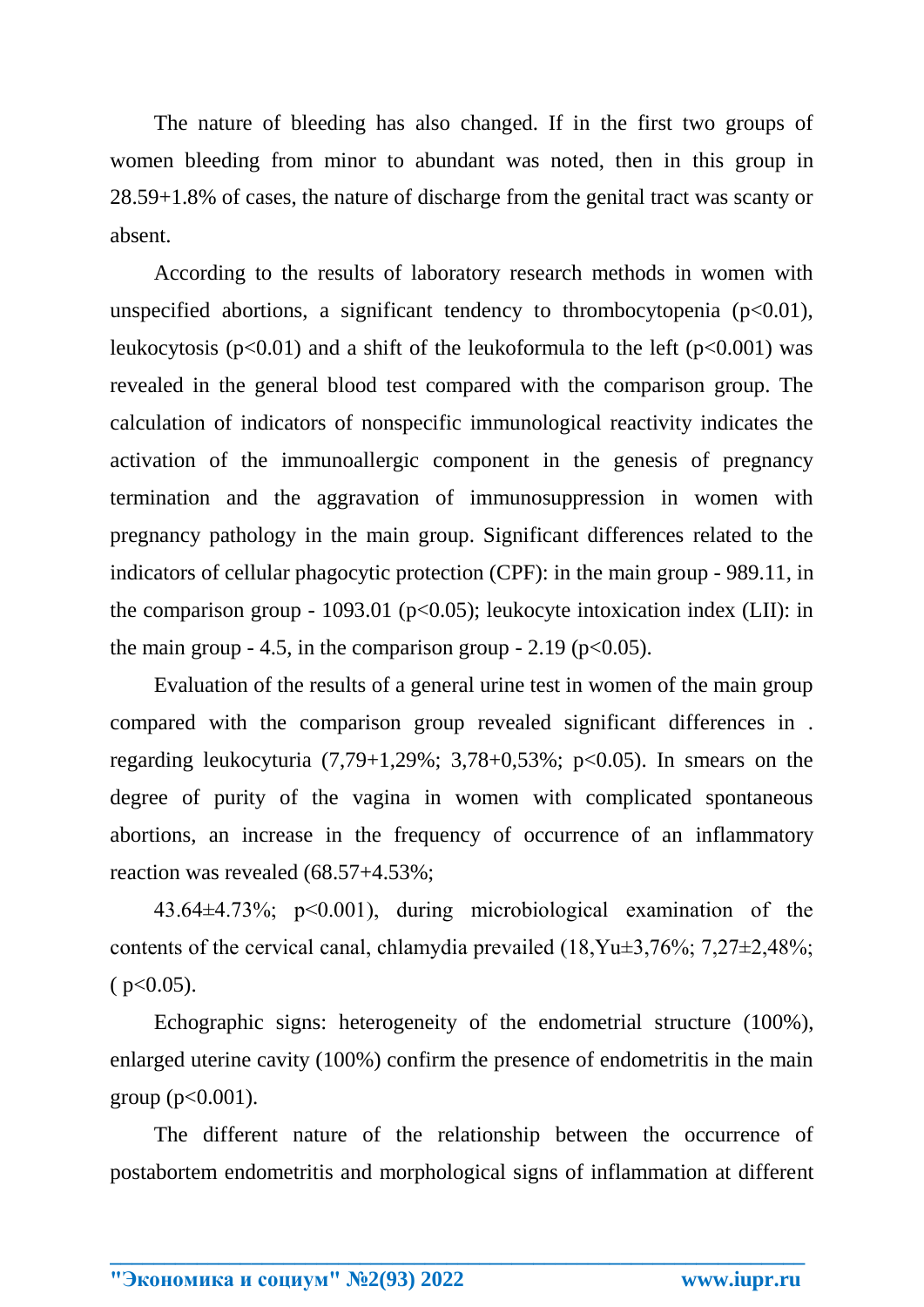terms of termination of pregnancy has been established: with a gestation period of less than 10 weeks, diagnostic criteria are leukocyte infiltrates (g>0.8), with a thickness of the walls of the villi vessels less than 7 microns; with a gestation period of 10-16 weeks, the specific density of decidual tissue  $(g=0.84-0.89)$ ; with a gestation period of more than 16 weeks, the specific density of fibrinoid  $(1=0.806)$ .

The accuracy of the developed model for predicting the development of post-abortion endometritis by histological preparations of endometrial scrapings and fetal membranes was 91.5%, in the comparison group - 34.7%.

The developed algorithm for providing medical care to women who have undergone spontaneous termination of pregnancy has reduced the frequency of complications - by half.

**Conclusion.** The features of the clinical and morphological picture revealed by us in the post-abortion period after spontaneous miscarriages at different gestation periods make it possible to predict immediate and long-term complications (inflammatory diseases, menstrual and reproductive function disorders).

The introduction of interdepartmental and interdisciplinary interaction into healthcare practice makes it possible to optimize the conjugacy of therapeutic and preventive work at all levels of outpatient and specialized care for women in the post-abortion period after spontaneous miscarriage.

## **LIST OF LITERATURE:**

1.Aliyev, K. W. Features of uterine blood flow in patients of the IVF program and PE / K. U. Aliev, L. N. Kuzmichev, V. Komissarova // Practical gynecology: new opportunities for a new strategy: proceedings of the international Congress. M., 2006. - S. 10.

2. Arushanyan A. R. Biocenoses of the genitals in the perioperative period: abstract. dis. . Candidate of Medical Sciences. M. - 2007. - 22 p.